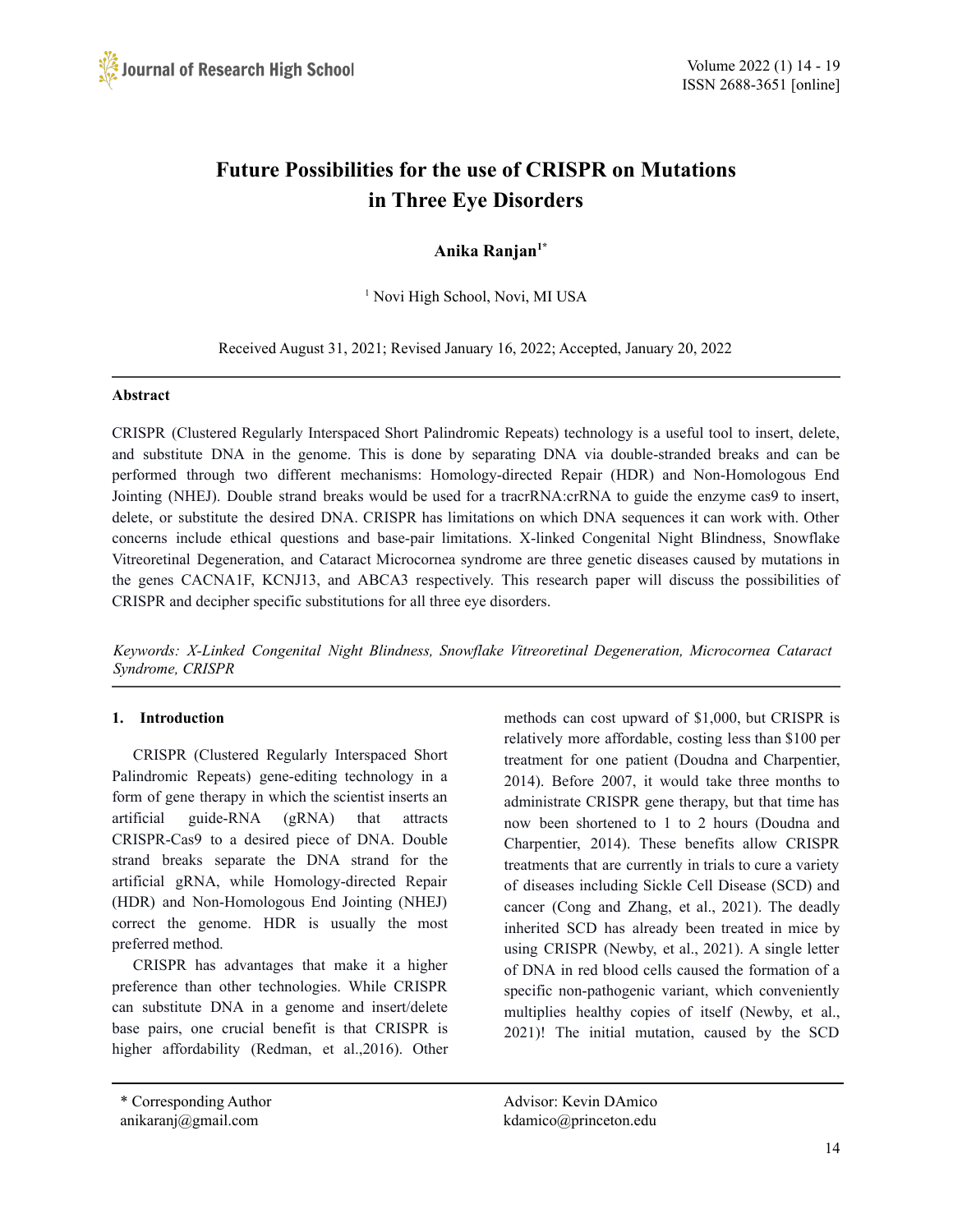allele, reduced the red blood cells' ability to carry oxygen and curve into a crescent/sickle shape. The only current treatment is bone marrow transplant, but the treatment is difficult to obtain with specific conditions that might be deadly (Newby, et al., 2021).

The injection treatment in trials focuses on using an adenine base editor to target specific gene sequences for targeting specific sequences. On a more molecular level, the A-T base pairs are converted to G-C base pairs, as the SCD mutation is a consequence of the A base pair altering to a T (Siliezar, 2021). Previous human trials with the CRISPR treatment have determined that a maximum of 80% of the dangerous mutation were edited, providing hope for patients across the world (Siliezar, 2021). Researchers at the University of Pennsylvania are focusing on genetically modifying cancerous immune cells to fight a variety of different cancers via CRISPR. Currently, trials have only resulted in 10% success rate, but no harmful off-target effects have arisen. Before the drug can be introduced to the market, long-term effects need to be monitored: one such limitation of CRISPR.

Some of CRISPR's limitations include off-target effects, short base pair lengths, and potential unethical practices. Off-target effects include base pair changes that occur outside the targeted region on DNA; these base-pair changes can be transcribed into different proteins, creating more mutations in the genome (Plumer, et al., 2018). CRISPR technology has an off-target frequency higher than 50%, creating a need for engineering more CRISPR/Cas9 variants (Plumer, et al., 2018). One way to reduce off-target effects is to optimize the guide RNA (Plumer, et al., 2018). This, however, can now be performed using current technologies including E-CRISPR, CRISPR-design, and others (Heigwer, et al., 2014). Another limitation is the number of base pairs that CRISPR/Cas 9 can cut (Plumer, et al., 2018). The Cas9 enzyme is capable of cutting~ 20 base pairs in length (Zhang, et al., 2015). This property can be useful for diseases and disorders that have insertions and deletions that are under this limitation. X-Linked Congenital Night Blindness, Snowflake Vitreoretinal Degeneration, and Cataract Microcornea Syndrome all include mutations that are single substitutions. While ethical questions are raised on how much gene

editing should we do, CRISPR has a limit of 20 base pairs, and therefore cannot be used for every disease or disorder.

By collecting data of mutations from different sources for X-linked Congenital Night Blindness, Snowflake Vitreoretinal Degeneration, and Cataract Microcornea Syndrome, I have analyzed past research papers for substitutions that can potentially be fixed by CRISPR for researchers to target with future treatments. This paper discusses, the impact of the potential corrected mutation on the disorder as a whole and addresses ethical questions that may arise.

# **2. Findings**

2.1 The KCNJ13 and ABCA3 genes with mutations defined



Figure 1. KCNJ13 and ABCA3 genes with mutations defined. The figure shows the R162W mutant located on the KCNJ13 gene. The R162W mutant is the result of a C to G base pair transition. The ABCA3 gene has multiple single substitution mutations: L39V-115C>G,  $V931-277G>A$ , and D1465N-4393G>A. All three mutations for the ABCA3 gene result in amino acid changes (Hejtmancik, et. al., 2008).

# 2.2 X-Linked Congenital Night Blindness

X-Linked Congenital Night Blindness is a recessive disorder, which is characterized by mutations in the retina, which helps to detect light and color (Boycott, et, al., 2001). Symptoms of X-Linked Congenital Night Blindness include night blindness, reduced acuity, myopia, and nystagmus (Boycott, et, al., 2001). The gene CACNA1F, responsible for the disease phenotype, is located on the retina on the surface of photoreceptors cells (Boycott, et, al., 2001). CACNA1F is responsible for encoding a retina-specific voltage-gated L-type calcium channel a1-subunit, that functions as the pore and voltage sensor (Beck-Hansen and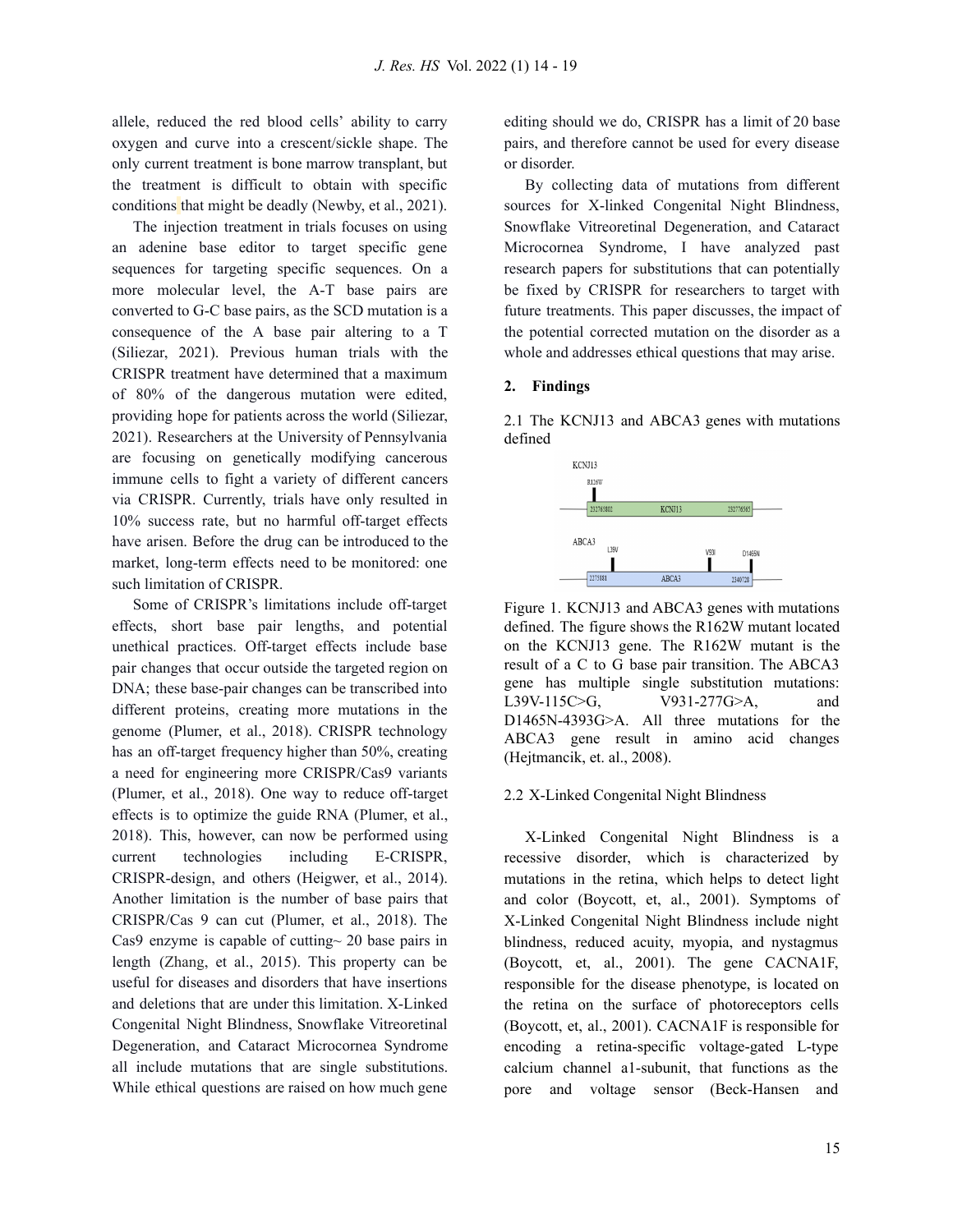Pearce,1993). Both CACNA1F and another gene, NYX, make proteins that help in the process of passing visual signals from rods to cones in bipolar cells which helps with the transmission of visual information from the eyes to the brain (Beck-Hansen,1998). In the CACNA1f gene, 14 mutations have been discovered in 36 patients; six of which caused premature protein truncation (Boycott, et, al., 2001). Studies have concluded that mutations can cause amino acid substitutions/deletions and premature protein truncation (Boycott, et, al., 2001). CACNA1F has 48 exons and a predicted amino acid length of 1977 (b.Beck-Hansen,1998) (Figure 2).



Figure 2. The process of inserting a genetically modified strand using CRISPR. CRISPR RNA (crRNA) and trans-encoded small crRNA (tracrRNA) direct the Cas9 nuclease with the help of the PAM sequence (Plumer, et. al., 2018).

#### 2.3 Snowflake Vitreoretinal Degeneration

Snowflake Vitreoretinal Degeneration is characterized by fibrillar degeneration of the vitreous humor, early-onset cataract and minute crystalline deposits among others (Edwards and Robertson, 2006). A mutation in the KCNJ13 gene is one of the causes. In a previous study, the KCNJ13 gene was analyzed and showed a  $c.484C > T$  transition, which changed the CGG codon to a UGG codon resulting in the R162W mutant (Hejtmancik, et al., 2008). In the 210 unaffected family members present in this trial, none of them contained this R162W mutant, providing further evidence that the R162W mutant could be the cause of Snowflake Vitreoretinal Degeneration. The R162W mutant then causes the production of the transmembrane protein Kir7.1 to cause major structural damage (Hejtmancik, et al., 2008). Kir7.1 is a Kþ-selective inward-rectified channel, located between 20 genes sequenced from D2S2158 to D2S2202 (Hejtmancik, et al., 2008). The R162W mutant is located in the Kir7.1 gene (Hirose,1974).

# 2.4 Cataract Microcornea Syndrome

Cataract Microcornea Syndrome is characterized by a corneal diameter below 10 mm in both eyes and inherited cataracts (Chen, et al. 2014). Cataracts are defined as blurred or dim vision, which can develop into a total cataract when the eyes reach visual maturity (Chen, et al. 2014). Myopia, iris coloboma, and sclerocornea are also possible additional symptoms (Chen, et al. 2014). Corneal dystrophy and Corneal Opacity are other common eye disorders that may occur with Cataract Microcornea Syndrome (Klintworth, et al., 2009).

Before the discovery of the impact of the ABCA3 gene, 9 genes led to Cataract Microcornea Syndrome: some being CRYAA, CRYBA4, CRYBB1, CRYBB2, CRYGC, and CRYGD (a.Hansen, et al., 2019). This study also concluded that the gene ABCA3 is another cause of Cataract Microcornea Syndrome (Chen, et al. 2014). In two Chinese families, the missense mutations were c.115C>G, c.277G>A, c.4393G>A, and c.2408C>T (Chen, et al. 2014). There were also two splice-site mutations, c.4053+2T>C, c.2765-1G>T later identified (Chen, et al. 2014). The ABCA3 gene spans over 80,000 nucleotides and can be transcribed into 6500 base pair mRNA (Mulugeta, et al.,2002). This synthesizes a 1704 amino acid protein (Mulugeta, et al.,2002). ABCA3 is also predicted to be a glycoprotein that could hydrolyze ATP to provide energy for substrate transport involved in eye development (Chen, et al. 2014). Therefore, a mutation in ABCA3 might cause an impact on eye development.

#### **3. Discussion**

#### 3.2 CRISPR

HDR can only be used on multiplying cells. Cells like the liver, neuron, and muscle which do not multiply, cannot perform HDR double-strand breaks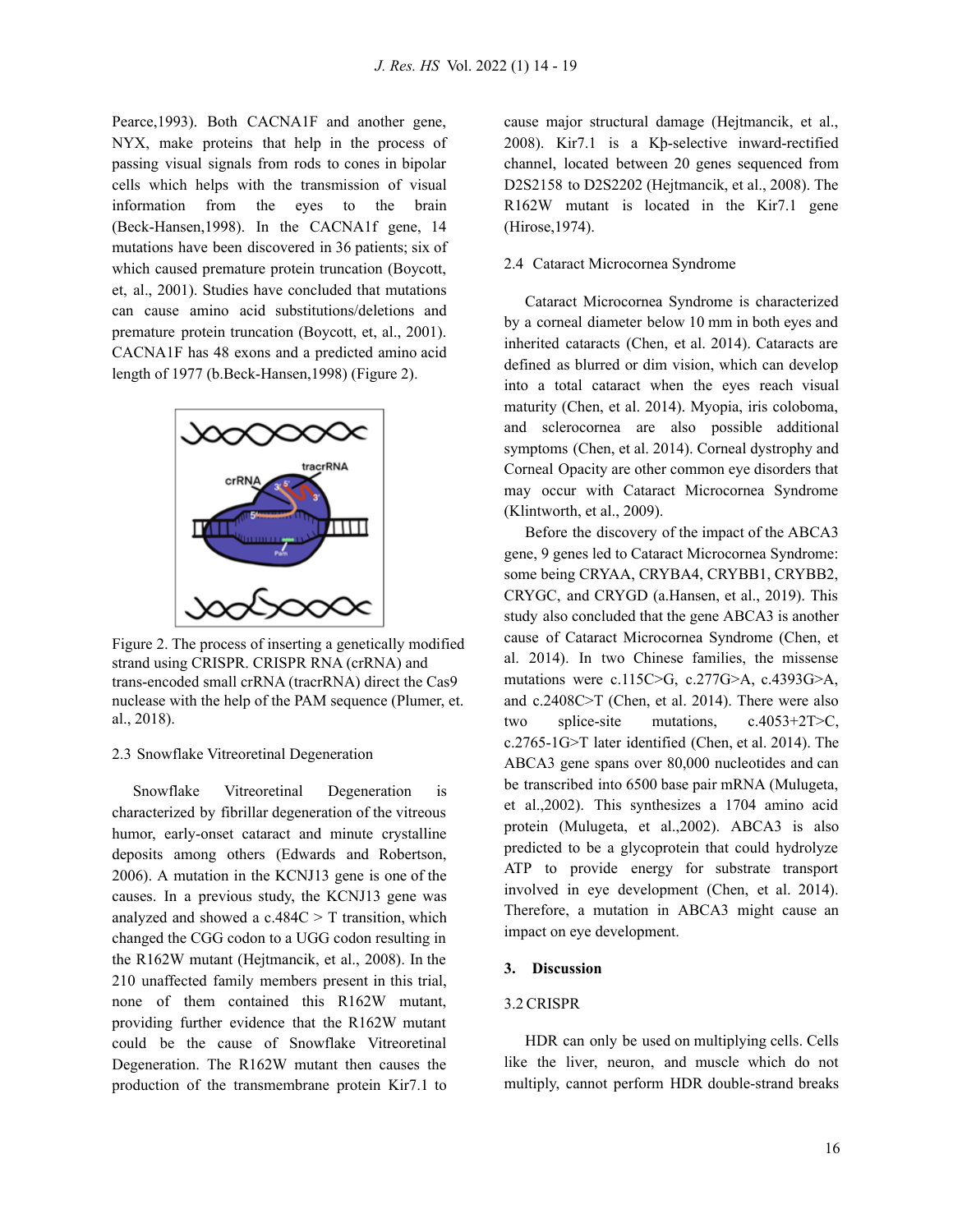(Uddin, et al., 2020). While HDR is the most preferred method, it is less prone to mistakes (Uddin, et al., 2020). Double strand breaks enable editing for deletions, insertions, and substitutions (Uddin, et al., 2020). The CRISPR/Cas9 system includes guide RNA (gRNA) which directs a special Cas9 nuclease to create double-strand breaks in the desired segment of DNA (Uddin, et al., 2020). CRISPR RNA (crRNA) and trans-encoded small crRNA (tracrRNA) are used to direct the Cas9 nuclease to target precise locations (Uddin, et al., 2020). This is called the tracrRNA:crRNA complex (Uddin, et al., 2020). The PAM sequence is located immediately after the target sequence and helps the Cas9 nuclease cut the sequence (Uddin, et al., 2020). The steps mentioned before are how a genetically modified strand of DNA is substituted in the DNA strand. The steps below are how bacteria integrate spacer DNA - a memory system of past infections.

There are three stages in which the CRISPR-Cas9 system is divided into Spacer integrations, processing of the primary transcript of pre-crRNA, and DNA/RNA interference (Makarova and Koonin, et al., 2015). In the first step, Cas 1 and Cas 2 enzymes insert the spacer DNA in between DNA repeats (Bolotin, et al., 2005). Both these proteins form a complex, where Cas 1 integrates the Spacer DNA, and Cas 2 performs a non-enzymic function (Makarova and Koonin, et al., 2015). In the second step, pre-crRNA is processed into guide-crRNA via RNA endonuclease complex or RNase III (Makarova and Koonin, et al., 2015). Then the now mature crRNA can be bound by Cas proteins resulting in either type I, type II, or type III effector complex (Chylinski, et al., 2014). In the third step, the effector complex is used to target DNA or RNA known as Cascade (CRISPR-associated complex for antiviral defense) (Wang, et al., 2018) (Figure 1).

#### 3.2 X-Linked Congenital Night Blindness

CRISPR can be used to fix certain base pairs. 14 other mutations were found from another 16 patients tested who had incomplete CSNB. With a total of 20 mutations identified, 14 were predicted to cause protein transaction, and 6 were predicted to cause amino acid substitution/deletion (Boycott, et, al.,

2001). One example of such is truncating mutation, located in the 3' splice site intron 40 (Boycott, et, al., 2001). One of the mutations was an A to G transition which was predicted to cause the loss of a splice site mutation, which resulted in the loss of exon 41 (Boycott, et, al., 2001). This then resulted in a premature stop codon in exon 42 and premature truncation of the a1F protein (Boycott, et, al., 2001). The A-G transition would be one base pair in length, so CRISPR technology could be used to fix this mutation (Boycott, et, al., 2001). CRISPR could also be used to fix the 6 amino acid substitutions and deletions (Boycott, et, al., 2001). It would depend on each protein mutations for the other 14 mutations identified. Since, however, there were 20 mutations identified in 16 patients, it is reasonable to conclude that there could be more mutations that exist but that have not been documented. Since CRISPR can be used to correct 6 out of the 20 mutations because they are substitutions, it is worth brainstorming on the idea of experimenting with CRISPR on the CACNA1F gene.

# 3.3 Snowflake Vitreoretinal Degeneration

The KCNJ13 gene mutation was a result of the CGG codon changing to a UGG codon (Hejtmancik, et al., 2008). CRISPR technology can be used to fix single mutations, so the UGG codon could be fixed. This results in the Arginine amino acid is changed into a Tryptophan amino acid. Tryptophan is a stop codon that results in a nonsense mutation leading to the production of the R162W mutant. The R162W mutant modifies the channel selectivity of the Kir7.1 protein making it permeable to Naþ ions. CRISPR technology would be beneficial as it would create significant results by correcting the sequence for the R162W mutant. Therefore, CRISPR technology could be used to treat Snowflake Vitreoretinal Degeneration.

#### 3.4 Cataract Microcornea Syndrome

The gene ABCA3 has multiple missense mutations and two splice-site mutations. The missense mutations are c.115C>G, c.277G>A, c.4393G>A, and c.2408C>T, and the splice-site mutations being  $c.4053+2T>C$ ,  $c.2765-1G>T$ .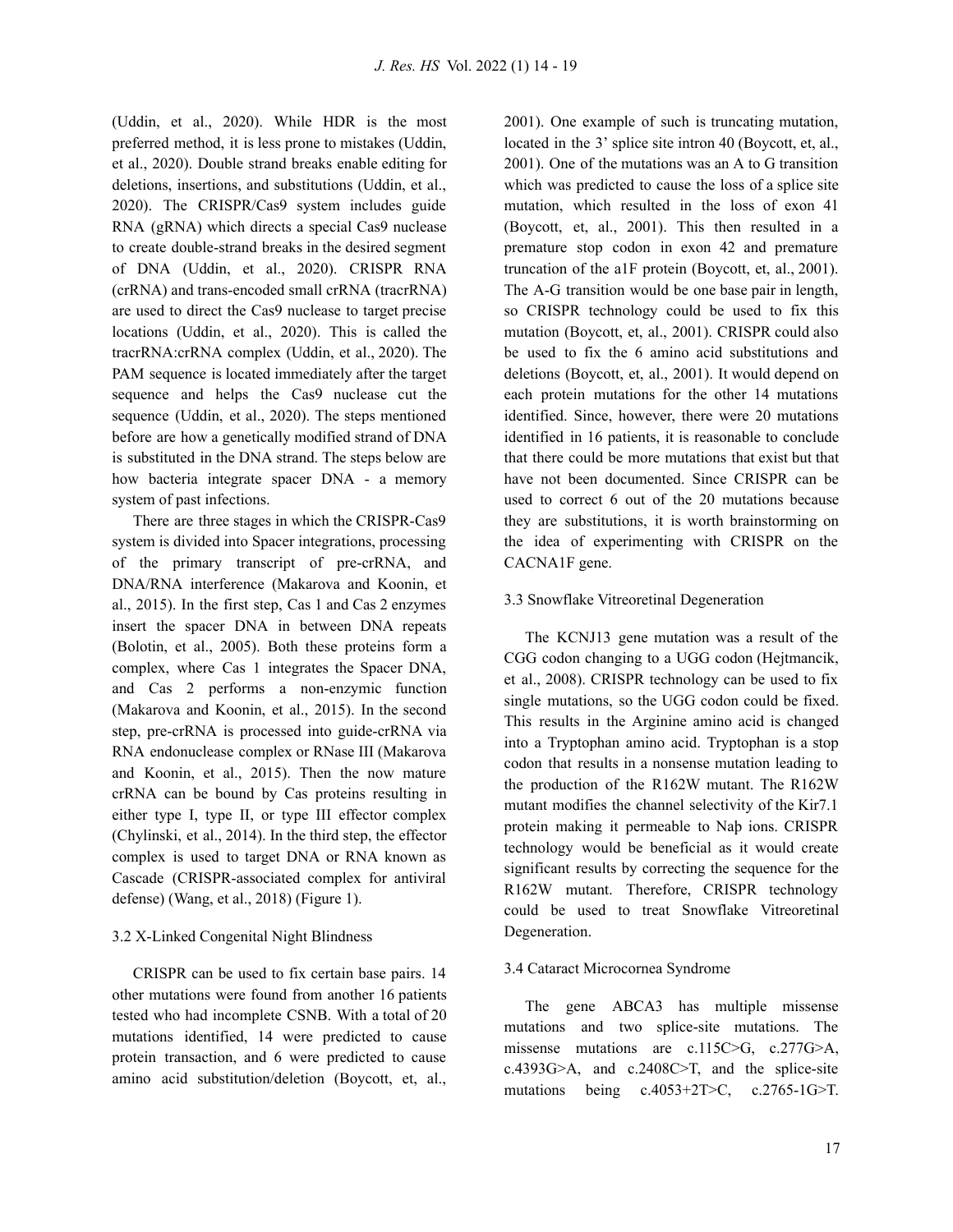CRISPR could be used to treat these genes; however, it is important to note that not all genes for Cataract Microcornea Syndrome are known (Chen, et al. 2014). Therefore, complete treatment of all symptoms might not be accomplished. Another reason to keep in mind is that CRISPR might not be a feasible treatment for every patient. Depending on their ethnicity, patients will have different mutations.

# **4. Conclusions**

While it is important to understand the concerns, not every disease can have significant effects with using CRISPR. Out of all three diseases examined in this paper, Snowflake Vitreoretinal Degeneration with the KCNJ13 gene has the highest potential for creating a feasible treatment for this disorder using CRISPR compared to X-Linked Congenital Night Blindness and Cataract Microcornea Syndrome. Since, however, each patient has a different set of mutations, the predictability of the usefulness of CRISPR is variable. CRISPR technology has its benefits and its concerns. CRISPR is relatively cheap, easy to use, and one of the most popular forms of gene editing. Some limitations are set, including the length of nucleotide bases, and having off-target effects as mentioned above (Uddin, et al., 2020). Ethical questions that may be raised mainly stem from embryonic editing compared to somatic editing because it happens after the offspring is born (Uddin, et al., 2020). While consent can be taken from the individual, it cannot be taken in Embryonic editing (Uddin, et al., 2020). Embryonic editing can also cause permanent problems for future generations as well as result in premature high off-target rates or death from the procedure (Uddin, et al., 2020). Although CRISPR can make progress in all three eye diseases (X-Linked Congenital Night Blindness, Snowflake Vitreoretinal Degeneration, and Cataract Microcornea Syndrome), future studies should heavily consider the side-effects and ethical concerns.

#### **Acknowledgment**

I would like to thank my mentor, Kevin DAmico, for his support and guidance.

#### **References**

Bech-Hansen, N. T., et al. (1998a). Loss-of-function mutations in a calcium-channel alpha1-subunit gene in Xp11.23 cause incomplete X-linked congenital stationary night blindness. *Nature genetics*, *19*(3), 264–267. https://doi.org/10.1038/947

Bech-Hansen, N. T., et al. (1998b). Localization of a gene for incomplete X-linked congenital stationary night blindness to the interval between DXS6849 and DXS8023 in Xp11.23. *Human genetics*, *103*(2), 124–130. https://doi.org/10.1007/s004390050794

Bech-Hansen, N. T., & Pearce, W. G. (1993). Manifestations of X-linked congenital stationary night blindness in three daughters of an affected male: demonstration of homozygosity. *American journal of human genetics*, *52*(1), 71–77.

Bolotin, A., et al. (2005). Clustered regularly interspaced short palindrome repeats (CRISPRs) have spacers of extrachromosomal origin. *Microbiology (Reading, England)*, *151*(Pt 8), 2551–2561. https://doi.org/10.1099/mic.0.28048-0

Boycott, K. M., et, al. (2001). A summary of 20 CACNA1F mutations identified in 36 families with incomplete X-linked congenital stationary night blindness, and characterization of splice variants. Human genetics, 108(2), 91–97. <https://doi.org/10.1007/s004390100461>

Chen, P., et al. (2014). Mutations in the ABCA3 gene are associated with cataract-microcornea syndrome. *Investigative ophthalmology & visual science*, *55*(12), 8031–8043. https://doi.org/10.1167/iovs.14-14098

Chylinski, K., et al. (2014). Classification and evolution of type II CRISPR-Cas systems. *Nucleic acids research*, *42*(10), 6091–6105. https://doi.org/10.1093/nar/gku241

Cong, L., & Zhang, F. (2015). Genome engineering using CRISPR-Cas9 system. *Methods in molecular biology (Clifton, N.J.)*, *1239*, 197–217.